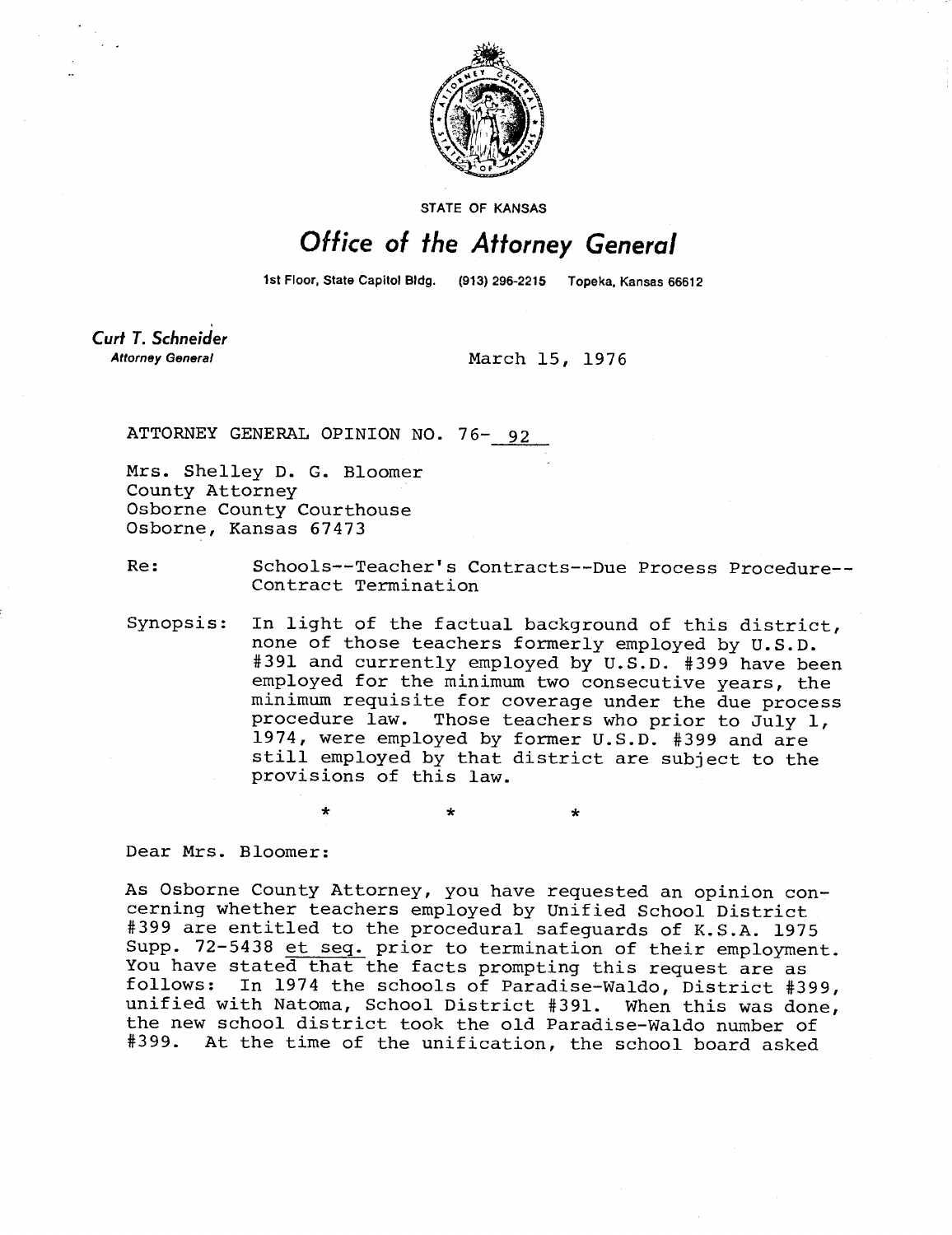Shelley D. G. Bloomer Page Two March 15, 1976

that all teachers who wished to be hired by the new unified district file their applications. All teachers filed applications and all were hired at their then current salary. The board is now dissatisified with some of the teachers and wish to terminate their employment.

Regarding the application of the due process procedure law, K.S.A. 1975 Supp. 72-5445 provides:

> "The provisions of K.S.A. 1975 Supp. 72- 5438 to 72-5443, inclusive, shall apply only to those teachers who have at any time completed two (2) consecutive years of employment in the school district, or community junior college then currently employing such teacher, except where the teacher alleges his or her termination or non-renewal is the result of his or her having exercised a constitutional right: Provided, however, That any board may waive such two (2) year requirement for any teacher employed by it who, prior to such employment, were teachers who had completed not less than two (2) consecutive years of employment in any school district, or community junior college in this state."

Thus, the question becomes whether any teachers presently employed by U.S.D. #399 satisfy the requirement of this provision.

Prior to the enactment of K.S.A. 1975 Supp. 72-5436 et seq., at Chapter 301 of the 1974 Session Laws, only those teachers in school districts with a city with a population in excess of 120, 000 were accorded rights comparable to those presently embodied in K.S.A. 1975 Supp. 72-5436 et seq. See, former K.S.A. 72-5401 through 5409. Thus, no substantive argument can be validly asserted that the present board of education of U.S.D. #399 is seeking to curtail a statutory right that had, prior to enactment of K.S.A. 1975 Supp. 72-5436 et seq., vested in the teachers of both former U.S.D. #391 and former U.S.D. #399. In truth, these teachers had no statutory due process rights until enactment of this<br>statute. With this type of consideration precluded, the is With this type of consideration precluded, the issue becomes solely whether the provision of K.S.A. 1975 Supp. 72- 5445 render those teachers presently employed by the new U.S.D. #399 subject to the protection of the due process law.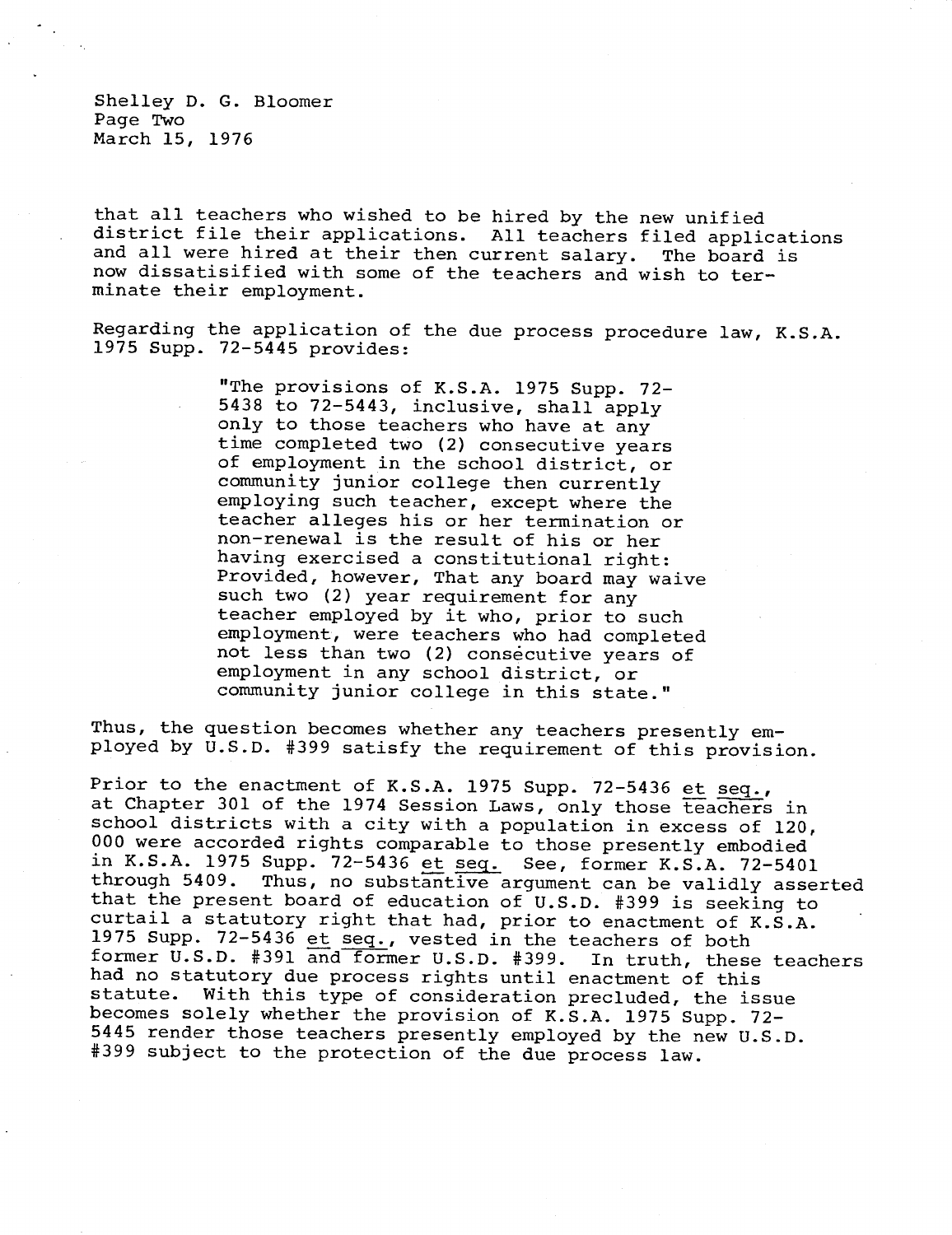Shelley D. G. Bloomer Page Three March 15, 1976

Although the due process procedure law is prospective in operation insofar as it confers rights on a majority of teachers which prior to 1974 did not exist, it is retroaction to the extent that by its own express terms it applies to those teachers who, at the time K.S.A. 1975 Supp. 72-5436 et seq. first became effective, had been employed by the same district for two consecutive years. In this particular instance, I am constrained to conclude for the several reasons discussed below that in light of the factual background of this district, none of those teachers formerly employed by U.S.D. #391 and currently employed by U.S.D. #399 have been employed for the minimum two consecutive years. Those teachers who prior to July 1, 1974, were employed by former U.S.D. #399 and are still employed by that district are subject to the provisions of the due process law.

K.S.A. 1975 Supp. 72-5445 specifically limits its application to the following:

> "The provisions of K.S.A. 1975 Supp. 72- 5438 to 72-5443, inclusive, shall apply only to those teachers who have at any time completed two (2) consecutive years of employment in the school district, or community junior college then currently employing such teacher, except where the teacher alleges his or her termination or non-renewal is the result of his or her having exercised a constitutional right: Provided, however, That any board may waive such two (2) year requirement for any teachers employed by it who, prior to such employment, were teachers who had completed not less than two (2) consecutive years of employment in any school district, or community junior college in this state."

My research into the statutory authority under which these two district unified school districts combined reveals that in actuality former U.S.D. #391 disorganized pursuant to K.S.A. 72-7301 et seq. and was subsequently attached to the then existing U.S.D. #399. A thorough examination of the provisions contained in these statutes leads me to conclude that U.S.D. #399 has at all times material hereto continued to exist as a separate and distinct, legally constituted unified school district.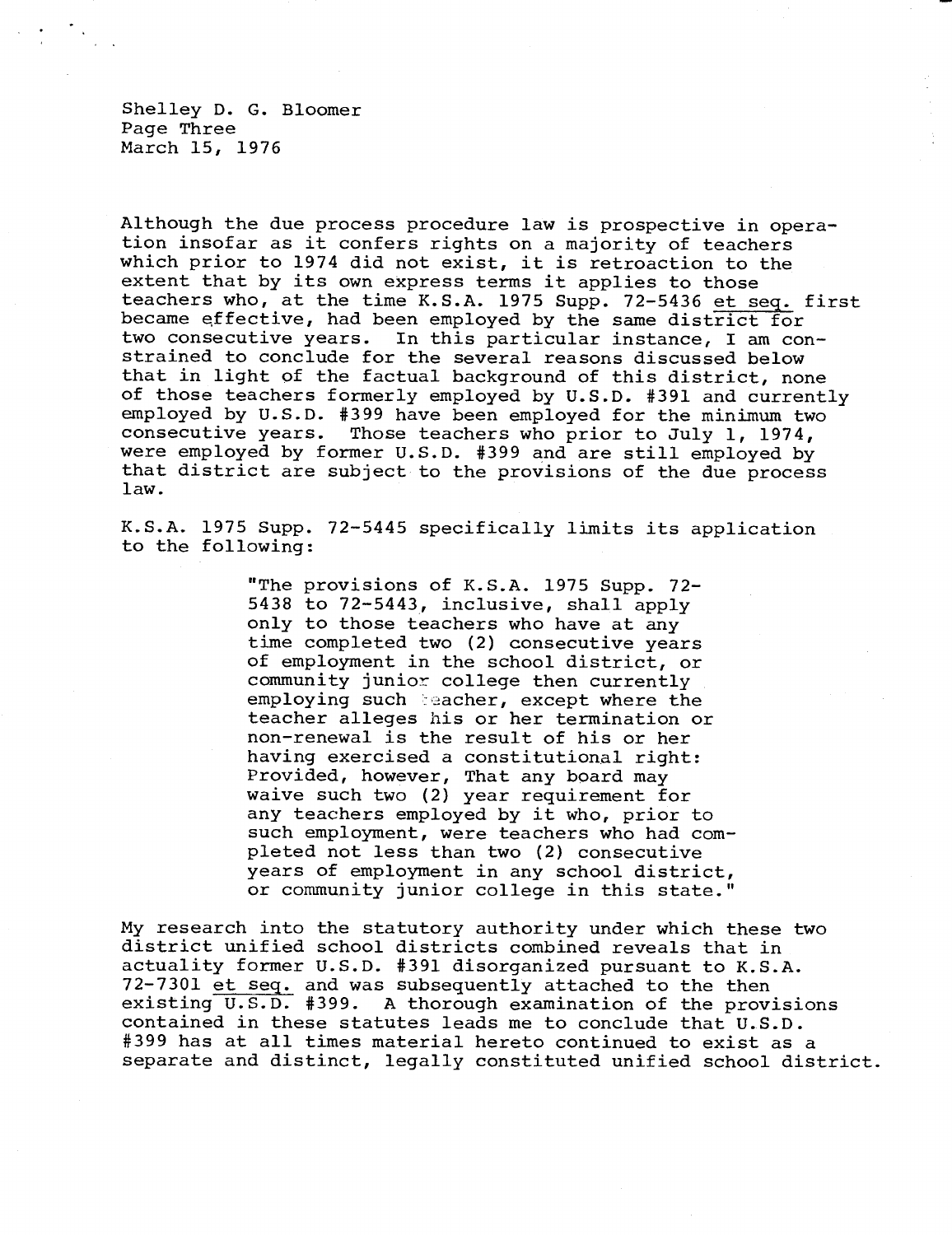Shelley D. G. Bloomer Page Four March 15, 1976

The sole difference is that after the disorganization of U.S.D. #391, U.S.D. #399 included a larger geographical area, consisted of more real and personal property, acquired a higher assessed valuation and was composed of larger student populace. Thus, it was only former U.S.D. #391 that ceased to exist.

Applied to the question involved here, it is clear that those teachers employed by U.S.D. #399 before the attachment of the territory of former U.S.D. #391 and are still employed by U.S.D. #399 have satisfied the requirement of employment for two consecutive years by the school district currently employing<br>them. The fact that there have been changes in the size and The fact that there have been changes in the size and population of the district in the interim period does not in and of itself present sufficient justification to abrogate a right the Legislature sought to confer.

The provisio to K.S.A. 1975 Supp. 72-5445 states:

. . . Provided, however, That any board may waive such two (2) year requirement for any teachers employed by it who, prior to such employment, were teachers who had compelted not less than two (2) consecutive years of employment in any school district, or community junior college in this state."

Prior to disorganization, former U.S.D. #391 represented a separate unified school district. Assuming that the disorganization and attachment had not occurred, teachers employed by former U.S.D. #391, who thereafter transferred to U.S.D. #399 would not be entitled to the protection of the due process law unless and until the board of education exercised the waiver authority contained in the above provisio. The fact that the teachers of former U.S.D. #391 who sought employment in U.S.D. #399 were hired does not provide sufficient statutory justification to ignore the express and clear mandate of K.S.A. 1975 Supp. 72- In my view, there is no question that those teachers formerly employed by U.S.D. #391 and now employed by U.S.D. #399 have not completed two consecutive years of employment with the same school district currently employing them. Unless the board